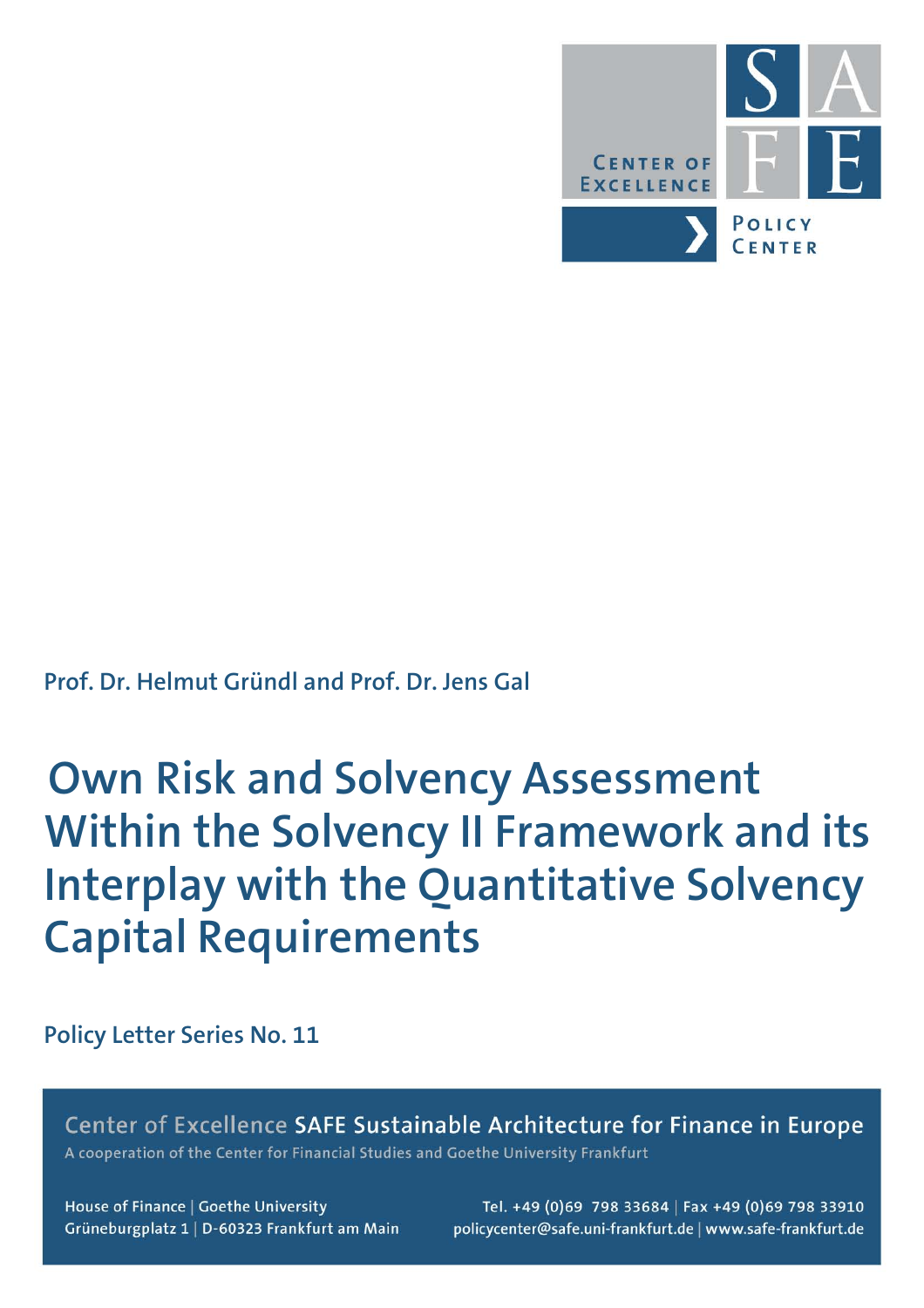# **Own Risk and Solvency Assessment (ORSA) Within the Solvency II Framework and its Interplay with the Quantitative Solvency Capital Requirements**

*Prof. Dr. Helmut Gründl, Chair For Insurance and Regulation, International Center for Insurance Regulation, Goethe University Frankfurt*

*Prof. Dr. Jens Gal, Maître en Droit, Chair for European Insurance Law, International Center for Insurance Regulation, Goethe University Frankfurt*

## **1. Introduction**

Pursuant to art. 45 of the Solvency II Framework Directive (2009/138/EC of the European Parliament and the Council of 25 Nov. 2009 on Solvency II [OJ L 335/1 of 17.12.2009]), all insurance undertakings will be obliged to conduct an "Own Risk and Solvency Assessment" (ORSA). As can be derived from its legislative position within the framework directive, ORSA represents an integral part of the undertakings' risk management system.

One would, however, be mistaken to assume that ORSA's relevance is limited to the second pillar of Solvency II, where mainly qualitative requirements are to be found. ORSA rather exhibits strong interlinks with the first pillar and its quantitative requirements. However, ORSA may also serve as a trigger for transparency duties which form Solvency II's third pillar. ORSA will hereby equally become a basis for the supervisory review process (SRP) in the course of which national supervisory authorities might implement supervisory measures with regard to any one of the three pillars. ORSA may thus be described in some respects as the glue that binds all three pillars of Solvency II together. Despite this fact, ORSA has hitherto remained surprisingly ill-defined. The interplay between the calculation of the solvency capital requirements in Pillar I and ORSA in particular have not yet been conclusively clarified.

#### **2. Properties of ORSA**

Since the draft of the Regulatory Technical Standards, which are to be passed in the form of a regulation on the second Lamfalussy level, does not provide for any detailed regulation of the ORSA, any assessment of the latter must for the moment begin and, unfortunately, end with the definition given by the Solvency II Directive. According to art. 45 of said directive, ORSA should describe the "overall solvency needs" of an insurer, its continuous compliance with the capital requirements of Pillar I and an assessment of the significance of different assumptions made for Pillar I calculations and for the ORSA. Furthermore, ORSA's goal is also a longterm assessment of an insurer's solvency situation. In addition, ORSA is to be an integral part of the insurer's business strategy and its strategic decision-making. This, however, should not be misunderstood: ORSA "shall not serve to calculate a capital requirement" (art. 45 [7]). ORSA rather consists of a qualitative and a quantitative component, the latter's purpose being not the calculation of a capital requirements distinct from those of Pillar I, but rather twofold: on the one hand, ORSA's task consists of evaluating whether the standard formula is sufficient to address adequately all risks to which the undertaking is exposed. The undertaking has to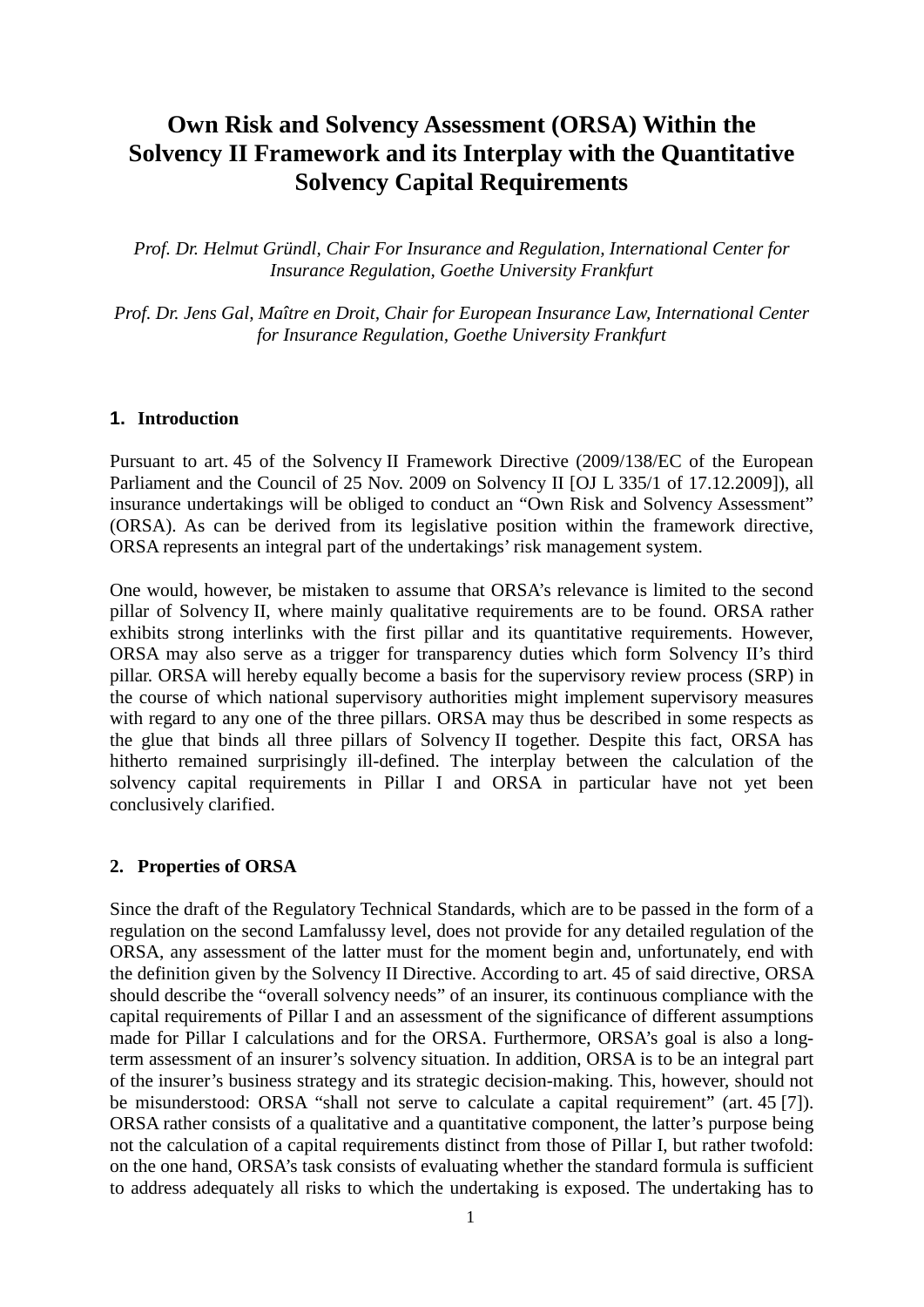determine its own specific risk profile and has to evaluate whether this risk profile deviates significantly (!) from the assumptions underlying the standard formula. On the other hand, and this shall be the main focus here, ORSA is to project these capital requirements into another time frame and to reevaluate them under the overall risk exposure with a medium and long-term horizon.

This being said, ORSA goes beyond Pillar I in two ways:

- 1. Besides the actual risk and solvency assessment, in its ORSA, an insurer has to demonstrate satisfactorily the presence of adequate processes that identify and assess its risks properly.
- 2. In contrast to Pillar I's one-year time horizon, ORSA has an explicit long-term horizon of the solvency assessment.

As for the second point, the calculations of the solvency capital requirements and the determination of an insurer's own funds under Pillar I form the natural starting point of every undertaking's ORSA. However, one must differentiate in terms of whether the insurer applies the standard formula under Pillar I, a partial internal model or a full internal model for these calculations.

# **3. Long-Term Risk and Solvency Assessment**

If we assume that a full internal model is adequately able to map the risk and solvency situation of an insurer, it should be a straightforward exercise to extend such a full internal model to a long-term time horizon. Problems of extending the Pillar I calculations into a multi-year context arise first and foremost for those insurers that apply partial internal models or the standard formula.

The modular structure of the standard formula builds an obstacle to its multi-year extension. It is particularly unclear how the capital requirements in the different risk modules and their submodules would have to be adjusted to lead to a desired multi-year solvency level. Incidentally, this issue also applies to internal models that have a modular approach like the standard formula.

Users of the standard formula, who probably prefer it to an internal model for cost reasons, therefore fear that they might be forced to install a full internal model due to the ORSA regulations. This is certainly not the intention of the Solvency II Directive (cp. recital 36). The Directive, nevertheless, does not offer any guidance as to how small and medium-sized undertakings are to achieve their ORSA without developing an internal model and still have the ORSA address their specific overall solvency needs. One could come to the conclusion that the users of the standard formula are required to square the circle when undertaking their own risk and solvency assessment.

In reality, the situation is not necessarily as dire as that and the solution we put forward can be outlined as follows: the standard formula is based on the risk situation of a representative insurance company (subsequently referred to as the "standard insurer"). Its explicit characteristics, such as the structure of its life or non-life underwriting portfolio and the composition of its different asset classes, should be published by EIOPA and should then serve as the relevant benchmark. This implies a translation of the assumptions on the underlying probability distributions into directly observable characteristics. In line with art. 45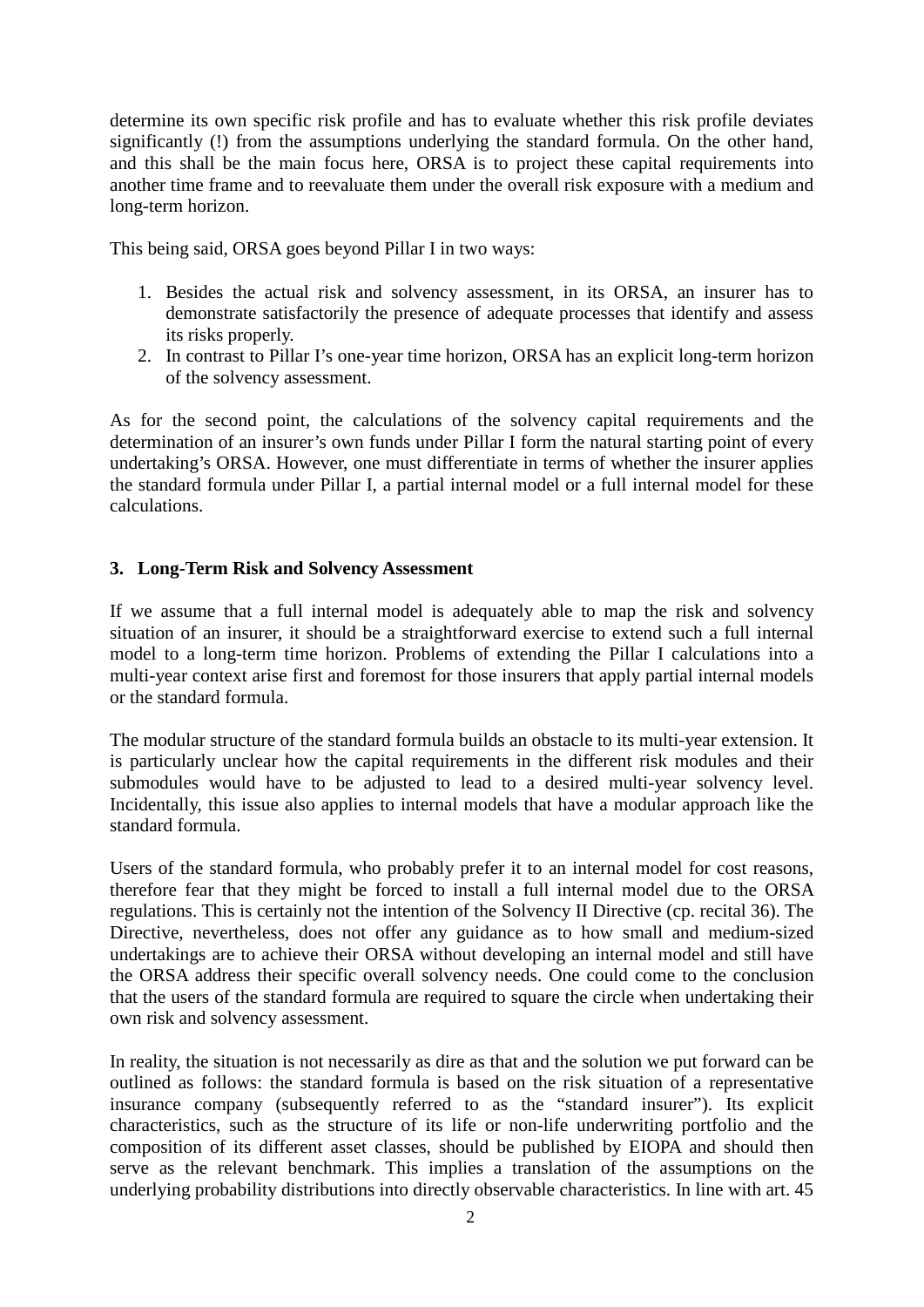1(c) of the Directive, an insurer could then assess in which areas and to what extent its individual characteristics deviate from those of the standard insurer. The underwriting portfolio or the equity portfolio might, for example, exhibit a higher or a lower risk level compared to those of the standard insurer. This comparison would enable a standard formula user to assess in a first step its own risk and solvency situation. The insurer can describe the deviations from the standard insurer both qualitatively and quantitatively. Based on this assessment, the insurer can outline through which measures it intends to mitigate those risks that exceed those of the standard insurer: greater own funds, more reinsurance coverage etc. The chosen measures may differ depending on the underlying time horizon.

The supervisory authorities, in turn, also referring to the deviations from the standard insurer, can then assess to what extent the proposed measures and processes are adequate or whether a capital add-on according to art. 37 of the Directive might be necessary. One should keep in mind, however, that ORSA is not intended to calculate a capital requirement. Therefore, the exposition of inadequately addressed risks by ORSA cannot automatically result in the setting of a capital add-on. It can be expected that EIOPA, over the years, will formulate best practice guidelines to estimate the adequateness of chosen risk management measures.

The proposed comparison with the standard insurer as the core of ORSA for standard formula users is, of course, a relatively crude procedure. However, "crudeness" also applies to the way the standard formula determines the solvency capital requirement. Our proposal therefore keeps up the intended degree of sophistication by transferring it from Pillar I to the ORSA. If the users of the standard formula were not given such a benchmark for comparison, the undertakings would, against the legislative will of the drafters of the directive, have to continuously assess whether their overall solvency needs can be adequately calculated by the standard formula. It is difficult to see how such an assessment would then not indirectly require the establishment of some form of internal model. The establishment of the "standard insurer" thus seems to be an almost indispensable tool.

## **4. Implications for the present "preparatory phase"**

In light of the retardation of the implementation of the Solvency II Project, EIOPA has decided to propose the adaptation of several guidelines in order to prepare the insurers for the future application of Solvency II. One such set of guidelines also addresses the forwardlooking assessment of the undertakings' own risks (EIOPA, BoS-13/25 and EIOPA-CP-13/009). The guidelines – that are to be imposed by the national supervisors beginning in 2014 – thus aim to prepare the undertakings for their future duties to conduct an ORSA.

The question thus arises of whether the creation of a "standard insurer", as outlined above, would already be necessary in this preparatory phase. At first glance, one tends to answer in the negative, since the guidelines focus particularly on the implementation of processes and procedures and not on the overall solvency needs in terms of numbers. The consultation paper for the guidelines thus sets out that the guidelines focus "on what is to be achieved by this assessment rather than on how it is to be performed" (para. 1.12). This is not at all surprising, since the ORSA exhibits a strong interconnection with the quantitative requirements of Pillar I, which are not yet in force.

The legal situation will, however, not be as simple as that. In the following section, the guidelines declare that insurers must also assess their overall solvency needs quantitatively (cp. guidelines  $n^{\text{os}}$  11 et seqq.) and that these quantitative assessments will require insurers to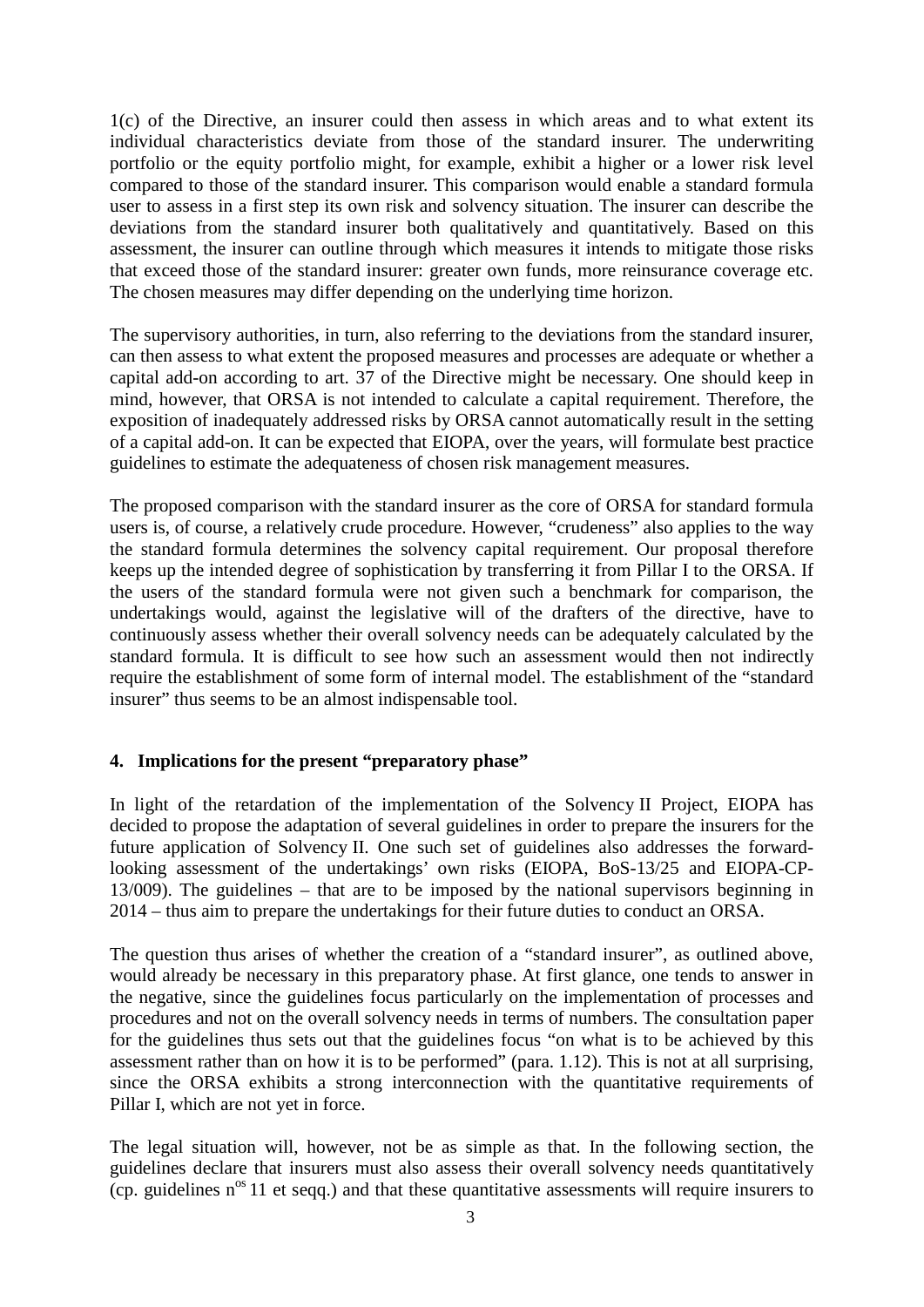perform their duties under the working hypothesis that the Solvency II capital requirements are already binding. This would put users of the standard formula (i.e. all insurers that do not opt for the pre-application for Internal Models [see EIOPA-CP-13/011]) under considerable strain. This problem is to some degree mitigated by guideline  $n^{\circ}$  3 which sets a threshold that only such insurers that fall within the category of those insurers that collectively represent at least 80 % of the market share are to be legally required to base their quantitative assessment on the assumption that the Solvency II quantitative requirements of Pillar I already apply [concerning the calculation of the market share, the guidelines refer to the guidelines  $n^{\circ s}$  5 et seqq. of the *transparency* guidelines (EIOPA-CP-13/010)]. This helps, however, only such small and medium-sized insurers that make up the remaining 20 % of the market share. They would need – though this may be arguable – to base their risk evaluation not on the capital requirements of Solvency II, but rather on the national capital requirements (based on Solvency I) in force in their home country.

This leaves, however, all users of the standard formula that belong to the 80 % category exposed to the same problem regarding ORSA that will arise once Solvency II is finally implemented. For them, the situation during the preparatory phase will be rather precarious. Insurers will have to meet the existing capital requirements of their home country and will, where applicable, have to fulfil the forward-looking assessment based on these capital requirements. They will now also be required to make an additional forward-looking assessment based on the hypothesis that the Solvency II capital requirements already apply. Given this situation, it would seem questionable to require users of the standard formula – they are, to be more precise, hypothetical users of the standard formula – to establish *quasi* internal models in order to assess how and why their risk profile differs from the assumptions underlying the standard formula. Again, a straight-forward and workable solution would be for EIOPA to establish a standard insurer which would serve as a point of reference for users of the standard formula when fulfilling their duty under guideline  $n^{\circ}$  16, which requires companies to assess the deviation of their risk profile from the underlying assumptions of the standard formula.

Whilst this would certainly put EIOPA under considerable time pressure, the creation of the standard insurer within the preparatory phase would have two advantages. Firstly, it would alleviate the pressure on users of the standard formula in this especially burdensome period. Secondly, EIOPA would be able to refine the characteristics of the standard insurer and test them against reality in order to establish a finely tuned frame of reference once the Solvency II regime becomes binding on the insurers.

## **5. Conclusion**

Since the adaptation of the Solvency II Directive, ORSA has, to some extent, remained its most enigmatic component. This was caused by the fact that ORSA is one of the most obvious examples of the supervisory shift from a rules-based to a principles-based approach. As such, ORSA has hitherto been only very roughly defined. Whilst the move towards a more principles-based supervision was generally met with strong support, the same was not true for the rather ill-defined nature of ORSA. It is possible that the general human fear of the uncertain has turned ORSA into something of a bogeyman for small and medium-sized undertakings. They dread that ORSA will require them through the back door, despite their application of the standard formula on Pillar I, to establish an internal model in order to assess whether their overall solvency needs are adequately addressed by the standard formula. This fear is not completely without basis. In the present contribution, however, we have attempted